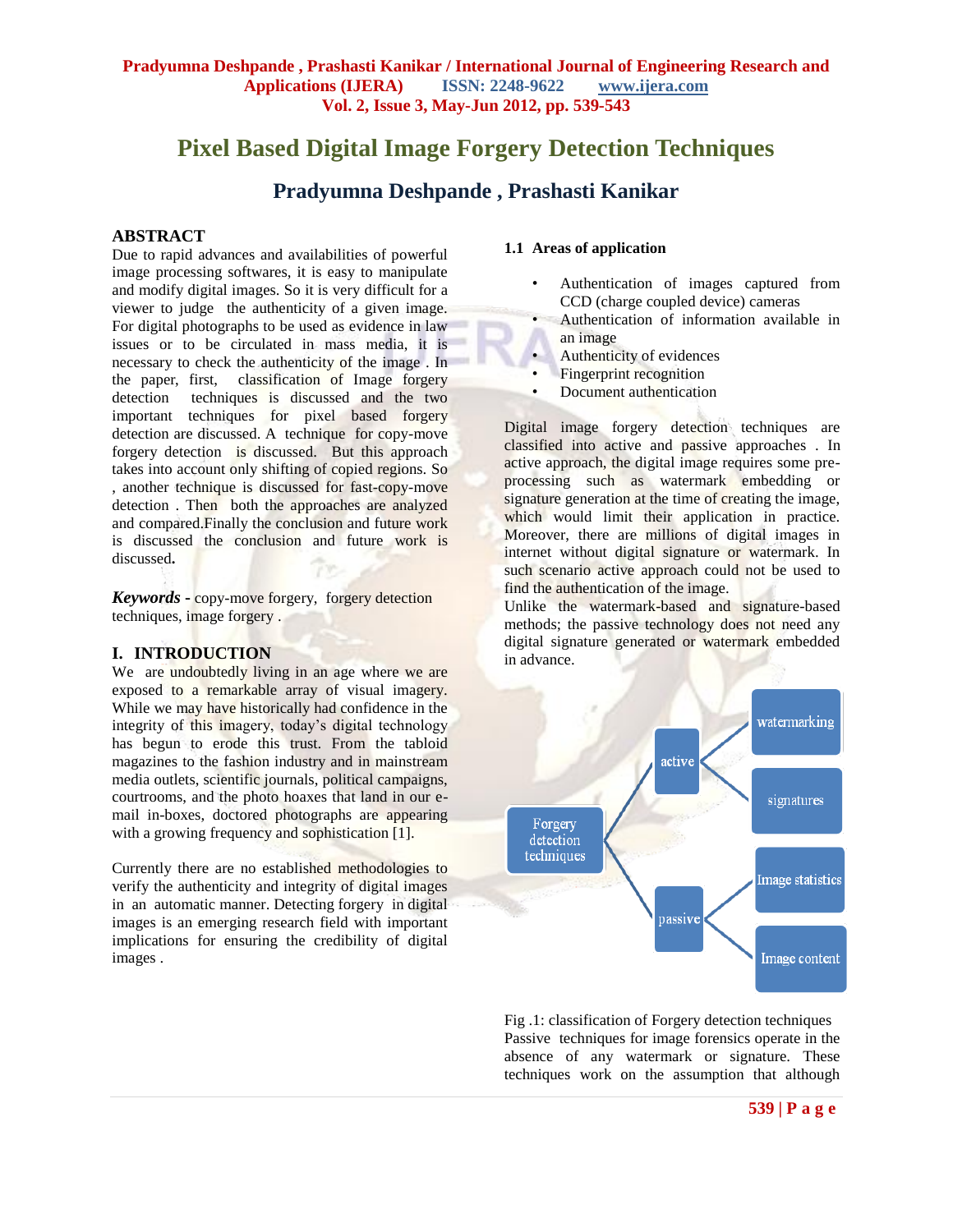digital forgeries may leave no visual clues that indicate tampering, they may alter the underlying statistics of an image.

The set of image forensic tools can be roughly grouped into five categories:

- 1) pixel-based techniques that detect statistical anomalies introduced at the pixel level;
- 2) format-based techniques that leverage the statistical correlations introduced by a specific lossy compression scheme;
- 3) camera-based techniques that exploit artifacts introduced by the camera lens, sensor, or on-chip post-processing;
- 4) physically based techniques that explicitly model and detect anomalies in the threedimensional interaction between physical objects, light, and the camera;
- **5)** geometric-based techniques that make measurements of objects in the world and their positions relative to the camera[1].

#### **II. COPY- MOVE FORGERY**

Copy-Move is a specific type of image manipulation , where a part of the image itself is copied and pasted into another part of the same image.



Fig. 2: An example of copy-move forgery ; (a) the original image with three missiles (b) The forged image with four missiles

Copy-Move forgery is performed with the intention to make an object "disappear" from the image by covering it with a small block copied from another part of the same image. Since the copied segments come from the same image, the color palette, noise components, dynamic range and the other properties will be compatible with the rest of the image, thus it is very difficult for a human eye to detect. Sometimes, even it makes harder for technology to detect the forgery, if the image is retouched with the tools that are available.

#### **III. COPY- MOVE FORGERY DETECTION 3.1 Algorithm description**

In this approach, DWT is firstly applied to the input image to yield a reduced dimension representation, i.e., *LL*1 subband. Then the *LL*1 subband are divided into sub-images. phase correlation is adopted to compute the spatial offset (Δ*x*, Δ*y*) between the Copy-Move regions. The Copy-Move regions can be easily located by pixel-matching, i.e., shifting the input image according to the offset and calculating the difference between the image and its shifted version. At last, the MMO (Mathematical Morphological Operations) are used to remove isolated points so as to improve the location .



 Fig.3: flow chart for copy-move forgery detection

#### **3.2 Phase correlation**

Shifting an image  $f_1(x, y)$  by  $(\Delta x, \Delta y)$ , we can get the image  $f_2(x,y)$ 

$$
f_2(x,y) = f(x-\Delta x, y-\Delta y)
$$
 (1)

Their Fourier transforms  $F_I(u, v)$  and  $F_2(u, v)$  satisfy:  $F_2(u,v) = F_1(u,v) e^{-j u \Delta x + v \Delta y}$ (2)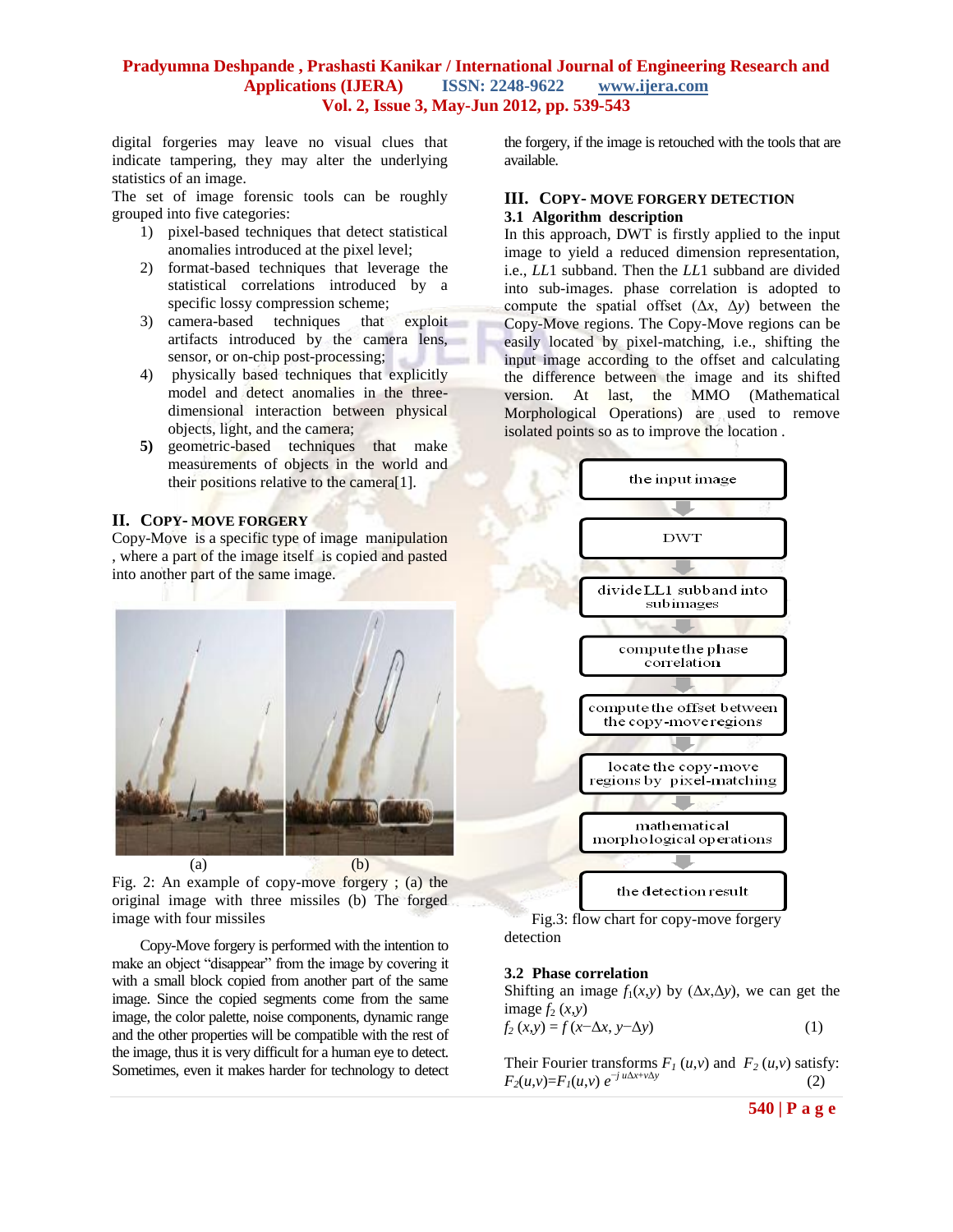The normalized cross power spectrum of  $F_I(u,v)$  and  $F_2(u,v)$  is given by:

$$
P(u,v) = (F_1(u,v) F_2^*(u,v)) / |F_1(u,v) F_2^*(u,v)|
$$
  
=  $e^{j \frac{u \Delta x + v \Delta y}{}} (3)$ 

Where \* is complex conjugate, and ||**.||** is complex magnitude. Let  $p(x,y)$  be the inverse Fourier transform of  $P(u, v)$ . Phase correlation techniques estimate spatial offsets by extracting peaks in  $p(x, y)$ . The spatial location of a peak corresponds to the spatial offset (Δ*x*,Δ*y*).

#### **3.3 locating the copy-move regions**

Having obtained the offset (Δ*x*,Δ*y*) between the copied region and the pasted region in the input image, we shift the input image  $f'(x,y)$  by( $\Delta x, \Delta y$ ). The image and its shifted version are overlaid in part



Fig.4: Pixel matching by image shifting

Let us assume the overlaid part in  $f'(x,y)$  as  $R'_f$ , the corresponding part in the shifted version as  $R_f$ , i.e., *R*<sup>*f*</sup> is shifted to *R'*<sup>*f*</sup> by( $\Delta x$ ,  $\Delta y$ ).

if(x,y) does not belong to  $R_f$  $f_4(x, y) = f'(x, y)$ if(x,y) belongs to  $D_2$  $f_4(x,y) = 0$ else  $f_A(x,y) = |f'(x+\Delta x, y+\Delta y) - f'(x, y)|$ 

# **IV. FAST COPY- MOVE FORGERY DETECTION**



fig.5: flow chart for fast copy-move forgery detection

With those accumulative numbers of shift vectors, duplicated regions can be detected. For the accumulative number of a

Finally, the medium filtering is performed to remove noises and the connected component analysis is applied to obtain the final detected result.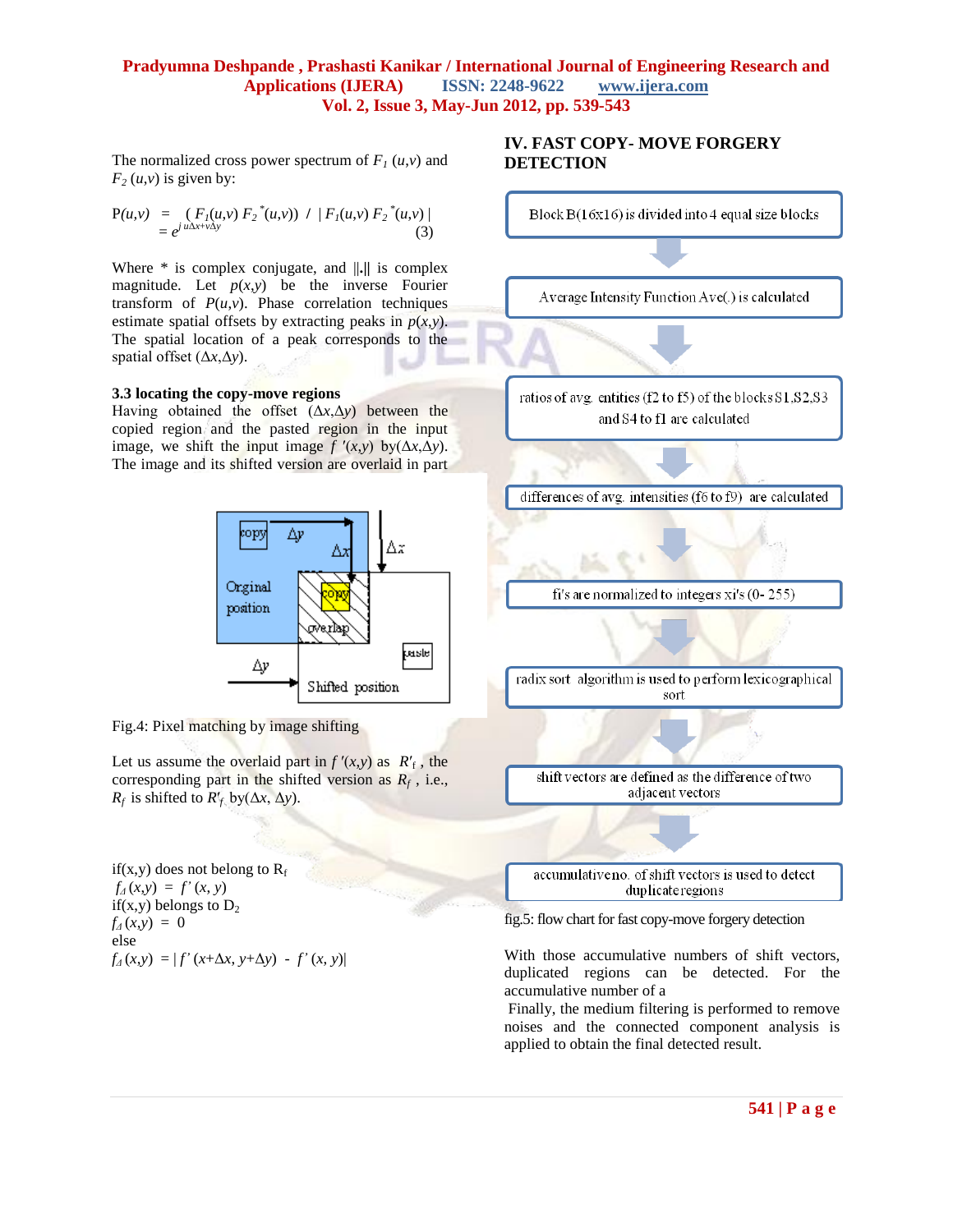

Fig.6: Duplicated regions form several identical shift vector u.

To deal with rotation, the given image is compared with its rotated versions. In the experiments, the author has considered rotations through angles of 90, 180, and 270 degrees. This way the rotated copymove forgeries with any of these angles of rotation is detected.

|  |  | ≂              | $\mathbf{u}_1$      |                  |  |   |  |
|--|--|----------------|---------------------|------------------|--|---|--|
|  |  | $\mathbf{u}_3$ | -                   | $\mathbf{u}_2^-$ |  | - |  |
|  |  |                | $\mathbf{u}_4$<br>- |                  |  |   |  |
|  |  |                |                     |                  |  |   |  |
|  |  |                |                     |                  |  |   |  |
|  |  |                |                     |                  |  |   |  |
|  |  |                |                     |                  |  |   |  |

Fig. 7: A region is copied, rotated through 90 degrees, and pasted to another region.

As shown in Fig. , the region is copied, rotated by angle 90 degrees, and pasted to another region in the image. In this case, the accumulated number of shift vectors cannot reflect the duplication. To detect rotated copied images, three rotated versions of the image with the original one are combined and forgery detection on this combined image is performed.

# **V. ANALYSIS**

- Compared with the other techniques available for detecting copy-move forgeries, the first algorithm has lower computational complexity.
- The first algorithm is reasonably robust to various types of Copy-Move post processing.
- The performance of first algorithm relies on the location of Copy-Move regions.
- The first algorithm for copy-move is effective for detection when the region is pasted without any change (scaling or rotation) to another location in the image.
- In second algorithm , radix sort dramatically improves the time complexity.
- The second algorithm can not detect very small copied regions.
- The second approach does not deal with rotation with arbitrary angles.

| <b>Parameter</b>                  | <b>Technique 1</b>                                                          | Technique 2                                                     |  |  |  |
|-----------------------------------|-----------------------------------------------------------------------------|-----------------------------------------------------------------|--|--|--|
| division<br>sub<br>into<br>images | <b>DWT</b><br>is<br>first<br>applied and then<br>division<br>takes<br>place | first the<br>image<br>block is subdivided<br>and then processed |  |  |  |
| locating the<br>shifted<br>region | pixels<br>are<br>compared                                                   | feature vectors are<br>compared                                 |  |  |  |
| sorting<br>method                 | sorting<br>no<br>required                                                   | radix sort is used                                              |  |  |  |
| Rotation                          | does not consider<br>rotation                                               | works well<br>for<br>certain<br>angles<br>(90, 180, 270)        |  |  |  |
| transform<br>applied              | <b>DWT</b>                                                                  | transform<br>no<br>applied                                      |  |  |  |
| Filtering                         | is<br>filtering<br>no<br>applied                                            | median filtering is<br>applied                                  |  |  |  |
| noise<br>removal                  | not considered                                                              | removes the noise                                               |  |  |  |

# **VI. COMPARISON**

Table 1: comparison of two techniques

# **VII. CONCLUSION**

On the basis of comparison shown in Table 1, we can conclude that the second technique is more efficient than the first one. It takes more issues like rotation and noise removal under consideration and achieves a very good detection rate.

Although many Copy-Move Forgery detection techniques have been proposed and have shown significant promise. robust forgery detection is still difficult. There are at least three major challenges: tampered images with compression, tampered images with noise, and tampered